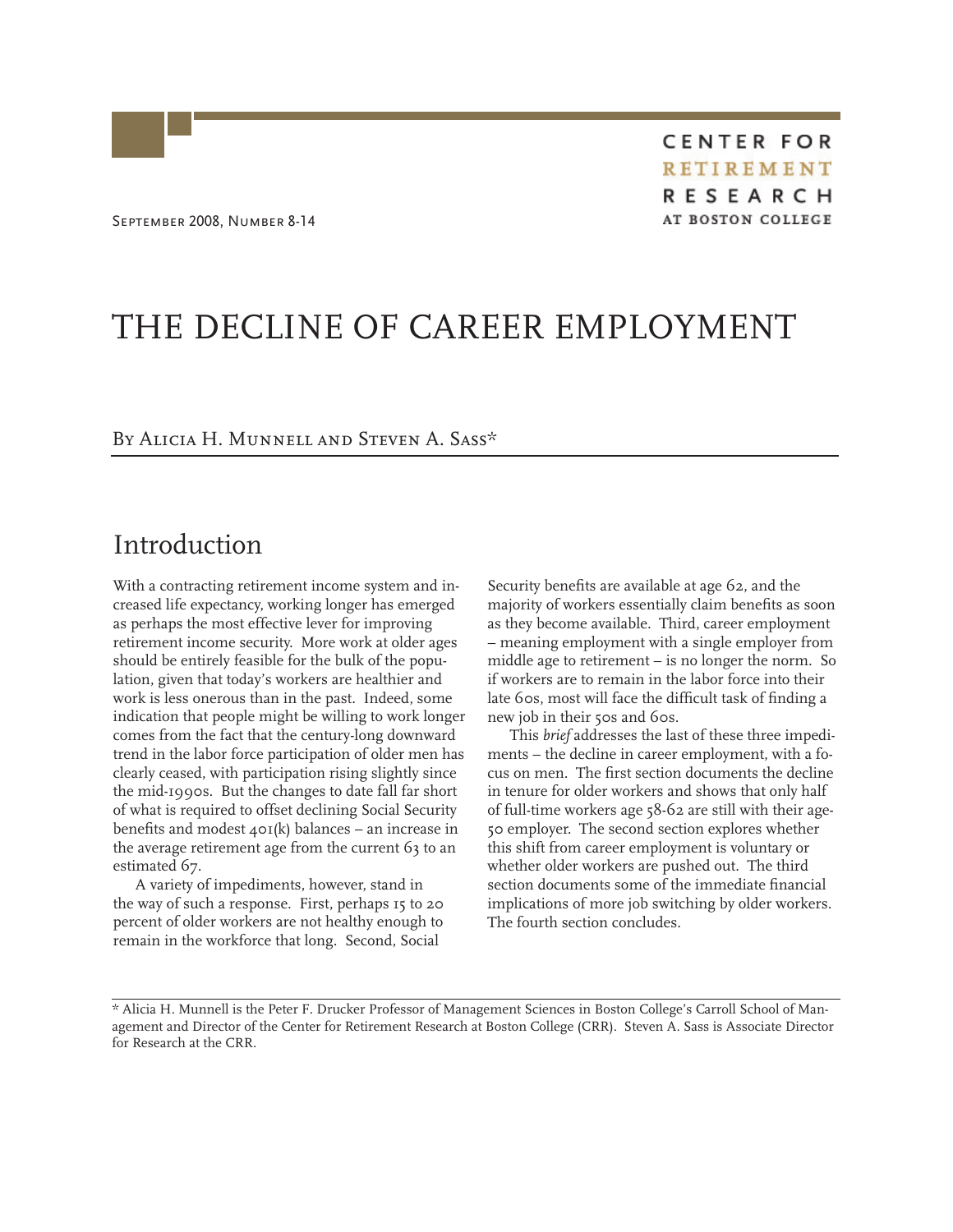# The Decline in Career Employment

One way to see the move away from career employment is to look at how long the typical older worker has been on the job. The median tenure data for employed males taken from the *Current Population*  Survey (CPS) are presented in Figure I.<sup>1</sup> The results are interesting in two respects. First, before 1990 the median years of tenure are virtually flat for every age group. This confirms much of the earlier work on mobility that showed very little change during the 1970s and 1980s.<sup>2</sup> Second, beginning in the early 1990s, after a decade of 401(k) plans, the median tenure for men at older ages drops sharply.<sup>3</sup>

Figure 1. Median Years of Tenure of Employed Males by Age, CPS, 1973-2006



*Source:* Authors' calculations from U.S. Bureau of Labor Statistics and U.S. Bureau of the Census, *Current Population Survey* (CPS), 1973-2006.

An even more direct way to show the decline in career employment is to see how many workers toward the end of their careers are still with the employer they had at age 50.<sup>4</sup> Figure 2 classifies men 58-62 in 1983 and 2006 as: a) working full-time with the same employer as at age 50; b) working full-time with a different employer; or c) working part-time. The portion each year working part-time and working

full-time was virtually identical. But the distribution of full-time workers changed dramatically. In 1983, 70 percent of male full-time workers age 58-62 were with their age-50 employer. In 2006, half were with a new employer. Career employment, though still quite common, is no longer dominant. If the average age of retirement is to rise from 63 to 67, it is reasonable to assume that most men will change jobs at some point after age 50 and work full time for a new employer.



Figure 2. Employment of Men Age 58-62, 1983 and



*Source:* Authors' calculations based on 1983 and 2006 CPS.

Career employment is more common among workers with more education. But the shift away from career employment is consistent across educational groups, and the differences by educational attainment are much less today than in the past (see Figure 3 on the next page).

In terms of the likelihood that workers will remain in the labor force longer, a key question is whether this job switching at older ages is voluntary. That is, are workers moving on their own volition to better jobs or are they laid off or otherwise forced to take inferior jobs?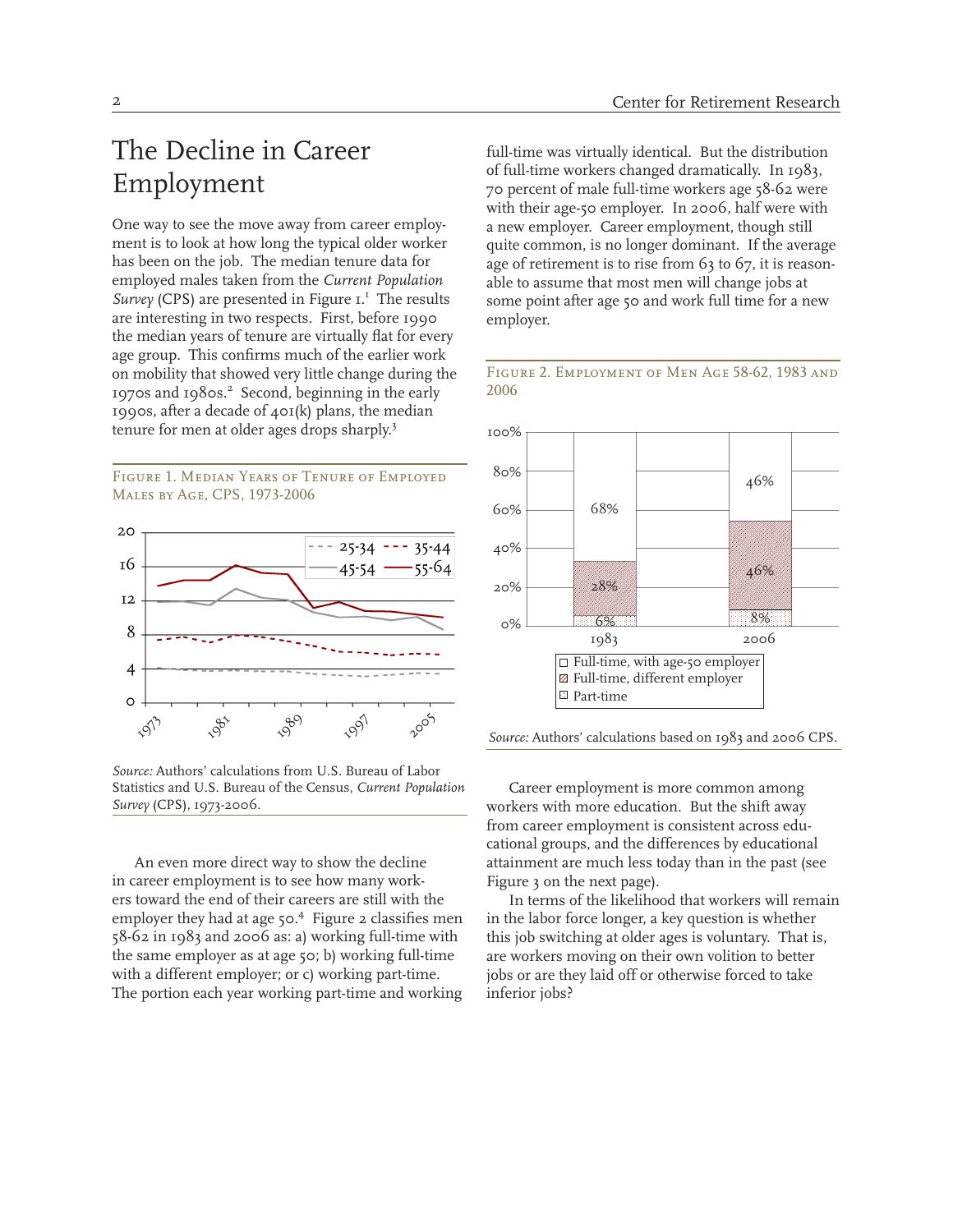

## Is the Increased Mobility Voluntary?

Economists really do not know why more older workers are shifting jobs. The only measure of layoffs is the displacement rate as measured by the *Displaced Worker Survey*. This survey asks workers whether they lost their job for one of the following reasons: their plant or company closed down or moved; their company had insufficient work; their position or shift was abolished; a seasonal job was completed; a selfoperated business failed; or other reason.

Displacement rates for older workers have always been lower than for younger workers.<sup>5</sup> The theory is that employers who have invested in these workers are reluctant to let them go. $6$  Figure 4 shows that displacement rates, while cyclical, show no discernible upward or downward trend over the period 1984-2006. This is encouraging, as finding a new job is generally quite difficult for older displaced workers. The data presented in Figure 4 suggest that the dramatic rise in worker separations from their age-50 employer is largely due to quits, not layoffs – to decisions made by workers, not employers. But the *Displaced Worker Survey* collects very specific data. It collects and reports information only on layoffs where the job itself is eliminated and only records one job loss for each individual. Nevertheless, this survey suggests that job changing has not increased because older workers have become more vulnerable to displacement.

There is no historical series on quits, comparable to the *Displaced Worker Survey*, to verify that this is the case. The distinction between layoffs and quits, moreover, is not always clear. Employers can reduce a worker's compensation or increase job demands. Workers could also feel insecure in their current job, due to technological change or increased competition, especially from overseas. If workers quit in response to such pressures, they would be leaving on their own volition. But the decline of career employment, if the result of such voluntary quits, could not be characterized as a positive development. That is, it would not reflect the emergence of attractive opportunities with other employers, but rather the decline in the attractiveness of workers' current situation.

#### Figure 4. Displacement Rates, by Age, 1984-2006



*Sources:* Munnell, Sass, Soto, and Zhivan (2006) based on the 1984-2006 CPS and the U.S. Bureau of Labor Statistics and U.S. Bureau of the Census, *Displaced Workers Survey*, 1984-2006.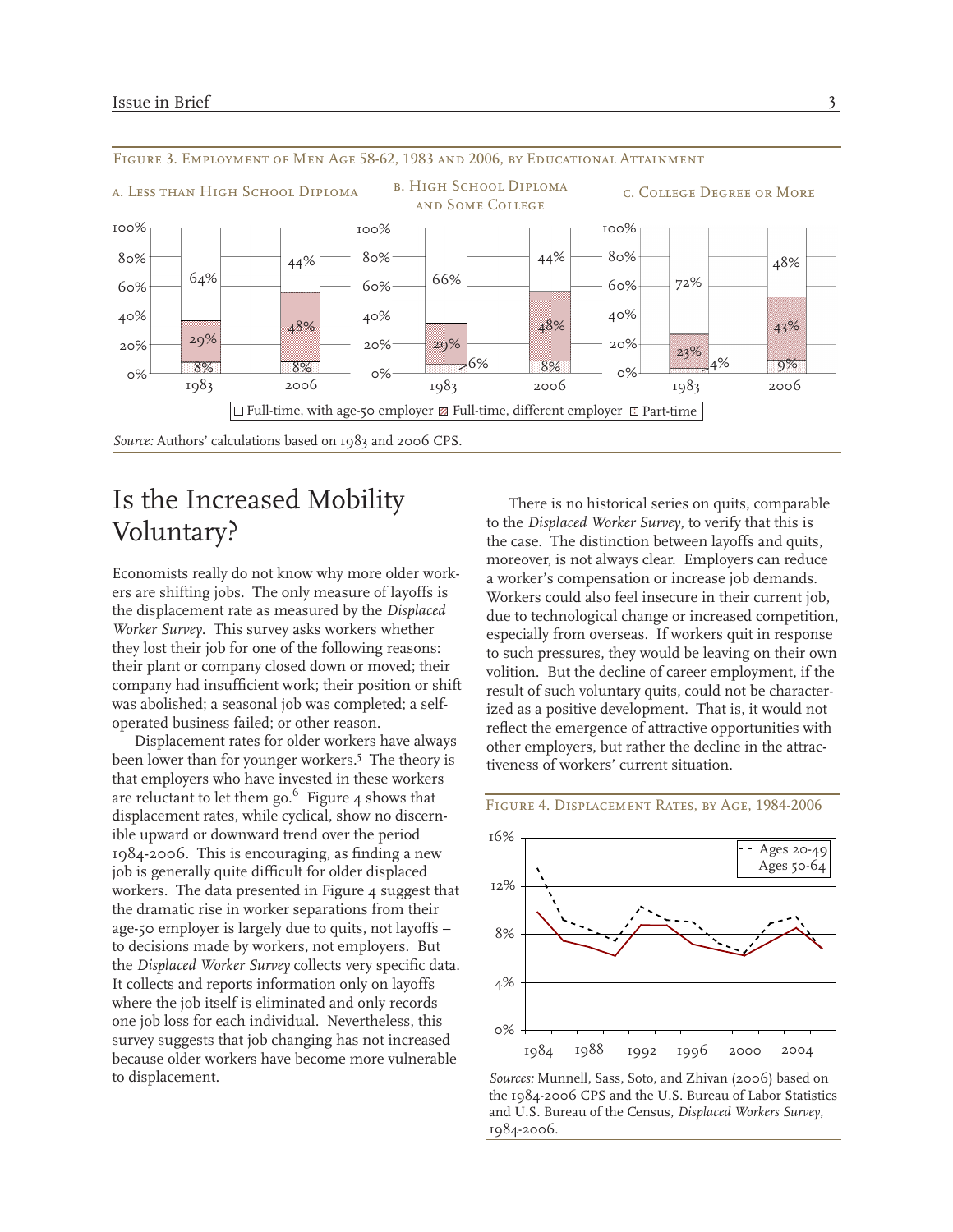# The Implications of Job Changes

One way to evaluate what the decline in career employment means for older workers is to observe the change in compensation. Separations from long-term employment relationships involve a loss of firmspecific human capital. They also involve a loss of seniority-based protections that shield older workers from the consequences of skill erosion and market competition. Because of the loss of firm-specific human capital, a shift to a new employer would seem to suggest a fall in wage and benefit compensation. On the other hand, one would expect an increase in the compensation of workers who quit voluntarily to take a new position.

A simple comparison of wages for full-time workers who switch jobs with the wages of those who do not shows that, over the period 1983-2006, the wages of switchers consistently averaged about 75 percent of the wages of those who remained with their age 50-employer (see Figure 5). This suggests that the decline in career employment marks a transition to a more difficult labor market for older workers.

*Figure 5. Percent of Full-Time Workers that Are "Switchers," and Switchers' Wages as a Percent of Non-Switchers' Wages, Men Age 55-64, 1983- 2006*



*Note*: A "switcher" is one who no longer works for his age-50 employer.

*Source*: Authors' calculations based on the 1983-2006 CPS.

A recent study of employment transitions by workers in the *Health and Retirement Study* (HRS) age 51-65, who left jobs with at least 10 years of tenure, shows how the nature of the job change affected wages, benefits, and job satisfaction.7 As shown in Figure 6, retirements, layoffs, and voluntary and "involuntary" quits (quits due to health, family reasons, personal problems, etc.) each accounted for about a third of these employment transitions – with retirements accounting for a greater share of employment transitions at older ages and quits a greater share at younger ages. However, if we combine the figures for layoffs and involuntary quits (the middle two segments in Figure 6), it is clear that a lot of workers are leaving long-term jobs because they have to – they are either laid off or forced to shift for personal reasons.



*Note*: Figure refers to those workers in the HRS whose former job lasted more than 10 years. "Involuntary Quit" includes leaving job because of relocation, poor health and disability, family or child care responsibilities, marriage, spouse's preferences, personal problems, and dissatisfaction with work hours or length of commute. *Source*: Authors' calculations based on Johnson and Kawachi (2007).

Intuitively, one would expect the biggest decline in compensation would occur in the case of retirement, because the purpose of leaving is to work less hard. Similarly, one would expect the second biggest decline would occur in the case of layoffs, because displaced workers usually face a costly search process

#### *Figure 6. Percent of Workers Who Change Jobs, by Age and Reason for Separation, 1986-2004*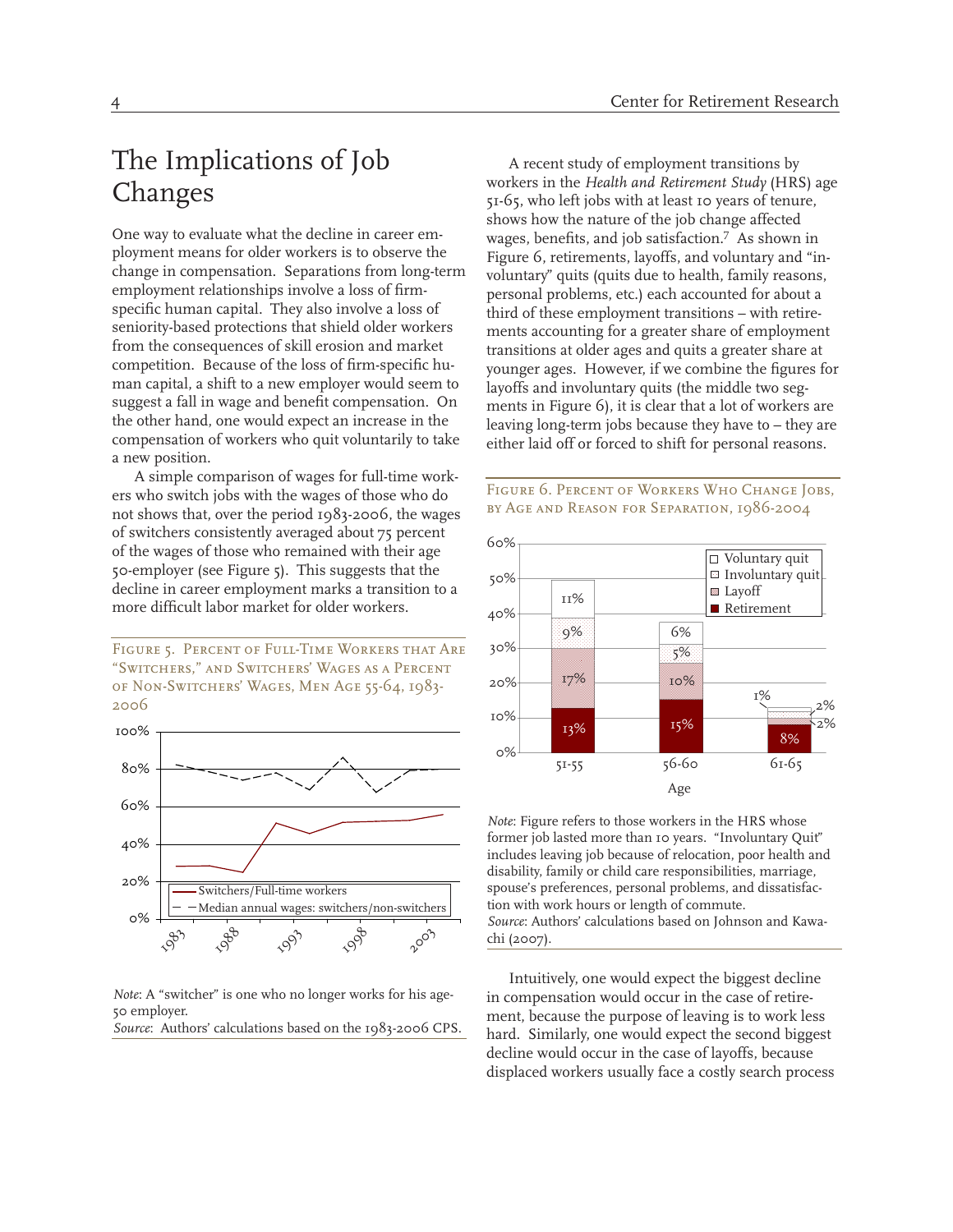and end up in an inferior position. The next biggest decline would likely occur among those who quit for personal or health reasons. Finally, one might expect an increase for those who quit voluntarily, presumably for "better jobs" with higher compensation and/ or more non-monetary rewards. The results of the study, shown in Figure 7, confirm the expected *ordinal* pattern. However, all four groups of workers who left a long-term employer, even those who quit "voluntarily," saw a decline in both wages and benefits. These findings confirm the results of the simple comparison of CPS wages. The decline in career employment means that the wages and benefits earned by older workers – the primary economic rewards from continued employment – are significantly less than they would have been had most workers remained with their age-50 employer.

The one silver lining is that all groups report an increase in the non-pecuniary rewards of employment. Workers say their new jobs are less stressful, less physically demanding, and more enjoyable than their old jobs.

*Figure 7. Percent Decline in Wages and Fringe Benefits among Older Workers Who Change Jobs after 10 years with Former Employer* 



*Note*: Loss of pension encompasses those who were covered by a pension on their old job but not on their new job. Loss of health benefits encompasses those who were covered by health benefits on their old job but not on their new job. Involuntary quit refers to changing jobs for reasons such as relocation, poor health, or family.

*Source*: Authors' calculations based on Johnson and Kawachi (2007).

## Conclusion

Career employment is no longer the norm. How this development affects worker decisions to extend their careers is not entirely clear. The new jobs generally pay less and are less likely to offer pension and health insurance coverage. This fall in wages and benefits makes continued employment less attractive vis-à-vis retirement – a "substitution effect" that encourages labor-force exits. On the other hand, the increase in job satisfaction and non-pecuniary rewards that generally accompany employment transitions makes work more attractive vis-à-vis retirement – a "substitution effect" that encourages continued employment. The fall in wages and benefits also reduces household wealth, and this "wealth effect" also encourages continued employment. How workers respond depends on the strength of these various effects.

The upsurge in job changing could be compatible with an increase in the average retirement age. It might even promote continued employment. This would involve workers and employers developing new relationships – generally paying less in wages and benefits, but involving less stress and more nonpecuniary rewards. Developing such relationships, however, will not happen overnight. In the meantime, the upsurge in job changing is likely to be a significant obstacle to keeping workers employed into their late 60s.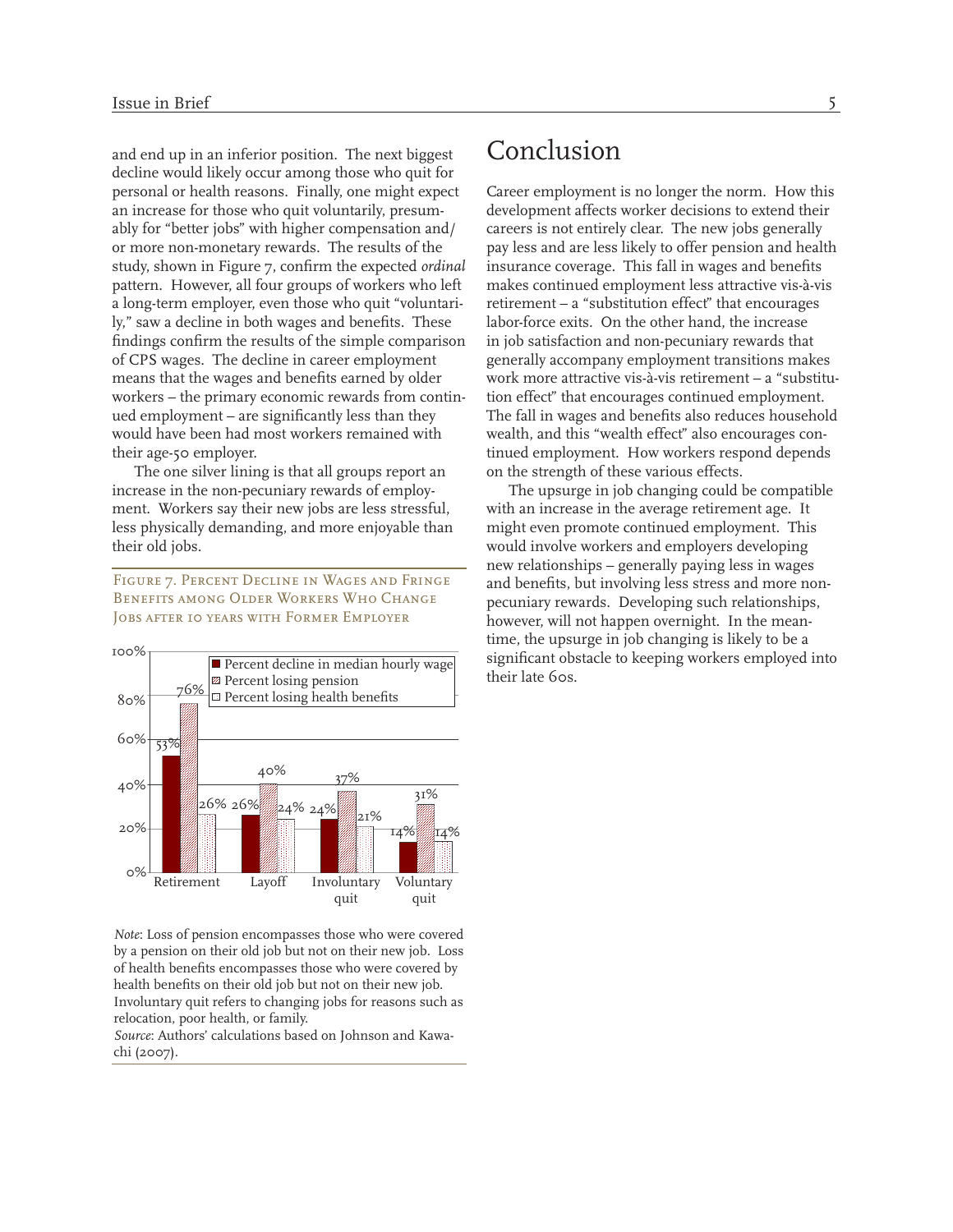## Endnotes

1 The CPS has asked respondents about job tenure since 1973. Specifically, CPS tenure supplements are available for 1973, 1978, 1981, 1983, 1987, 1991, 1996, 1998, 2000, 2002, and 2004. All data are from the Workplace Topics I (January/February) supplements, although the 1973 tenure data are from the Displaced Worker supplement. The question changes slightly over the period. In 1973, 1978, and 1981, the question refers to time working at the present job or business, while for 1983 and later the question refers to working "continuously" for the present employer. If respondents experience temporary separations, their responses would indicate less tenure in more recent surveys despite the same underlying behavior. Since other researchers do not view this as a significant problem and make no adjustment, the raw median tenure data for employed males are presented in Figure 1.

2 Neumark (2000); and Gottschalk and Moffitt  $(1999)$ .

3 Friedberg and Owyang (2004), using data from the Federal Reserve's *Survey of Consumer Finances*, also conclude that current and remaining job tenure fell over the period 1983-2001 and they attribute some of the change to the movement from defined benefit to defined contribution plans. On the other hand, Stevens (2005) in a paper aptly titled "The More Things Change, the More They Stay the Same" comes to the conclusion that nothing has changed. Using three different data sets that follow people over an extended period of time, the author concludes that despite some ups and downs, the average tenure of workers in the longest job in their careers has remained virtually unchanged between 1969 and 2002 (21.9 to 21.4 years). Stevens, however, does not focus on older workers. That the average tenure in 1969 was 21.9 years could also be seen as indicating unusual stability, as 1969 is just 24 years after the end of the Second World War, and prior to that the Great Depression, events very disruptive to career patterns.

4 Specifically, for each survey it is possible to identify those working full time at age 55, 60 etc. who are still with the same employer they worked for at age 50. Mechanically, this exercise involves simply asking, say, the 55-year-old full-time worker how long he has

been with his current employer. If the response is five years or more, the worker is classified as working with his age-50 employer.

5 Farber (2005), using the *Displaced Worker Surveys* (DWS), showed that the probability of displacement declines with age when looking at men and women together. Boisjoly, Duncan, and Smeeding (1998), using the *Panel Study of Income Dynamics*, found that the likelihood of involuntary joblessness for men with the same level of education is higher among younger men than among those over 50. Rodriguez and Zavodny (2000 and 2003) using the DWS from 1984-1998 show that the probability of displacement decreases with age.

- 6 Becker (1975).
- 7 Johnson and Kawachi (2007).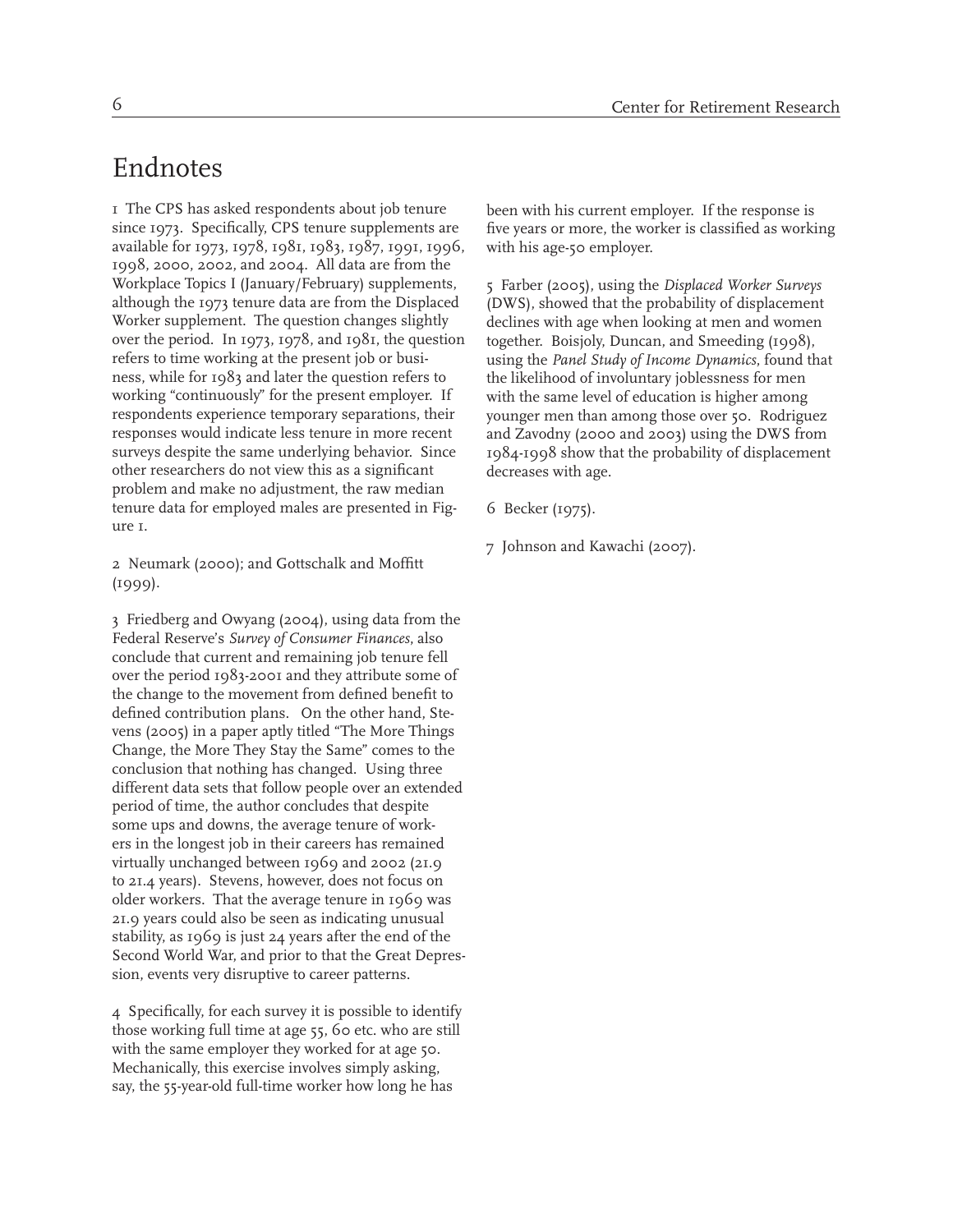# References

- Becker, Gary. 1975. *Human Capital*. New York, NY: Columbia University Press.
- Boisjoly, Johanne, Greg J. Duncan, and Timothy Smeeding. 1998. "The Shifting Incidence of Involuntary Job Losses from 1968 to 1992." *Industrial Relations* 37 (2): 207-31.
- Farber, Henry S. 2005. "What Do We Know about Job Loss in the United States, 1984-2004?" Working Paper 498. Princeton, NJ: Princeton University, Industrial Relations Section.
- Friedberg, Leora, and Michael T. Owyang. 2004. "Explaining the Evolution of Pension Structure and Job Tenure." Working Paper 10714. Cambridge, MA: National Bureau of Economic Research.
- Gottschalk, Peter, and Robert Moffitt. 1999. "Changes in Job Instability and Insecurity Using Monthly Survey Data." *Journal of Labor Economics* 17(4): S91-S126.
- Johnson, Richard W., and Janette Kawachi. 2007. "Job Changes at Older Ages: Effects on Wages, Benefits, and Other Job Attributes." Working Paper 4. Chestnut Hill, MA: Center for Retirement Research at Boston College.
- Munnell, Alicia H., Steven Sass, Mauricio Soto, and Natalia Zhivan. 2006. "Has the Displacement of Older Workers Increased?" Working Paper 17. Chestnut Hill, MA: Center for Retirement Research at Boston College.
- Neumark, David. 2000. "Changes in Job Stability and Job Security: A Collective Effort to Untangle, Reconcile and Interpret the Evidence." In *On the Job: Is Long-Term Employment a Thing of the Past?* ed. David Neumark. New York: Russell Sage.
- Rodriguez, Daniel, and Madeline Zavodny. 2000. "Are Displaced Workers Now Finished at Age Forty?" *Economic Review* 85(2): 33-47.
- Rodriguez, Daniel, and Madeline Zavodny. 2003. "Changes in the Age and Education Profile of Displaced Workers." *Industrial and Labor Relations Review* 56(3): 498-510.
- Stevens, Ann Huff. 2005. "The More Things Change, the More They Stay the Same: Trends in Long-Term Employment in the United States, 1969- 2002." Working Paper 11878. Cambridge, MA: National Bureau of Economic Research.
- U.S. Bureau of Labor Statistics and U.S. Bureau of the Census. *Current Population Survey,* 1973-2006. Washington, DC.
- U.S. Bureau of Labor Statistics and U.S. Bureau of the Census. *Displaced Workers Survey,* 1984-2006. Washington, DC.